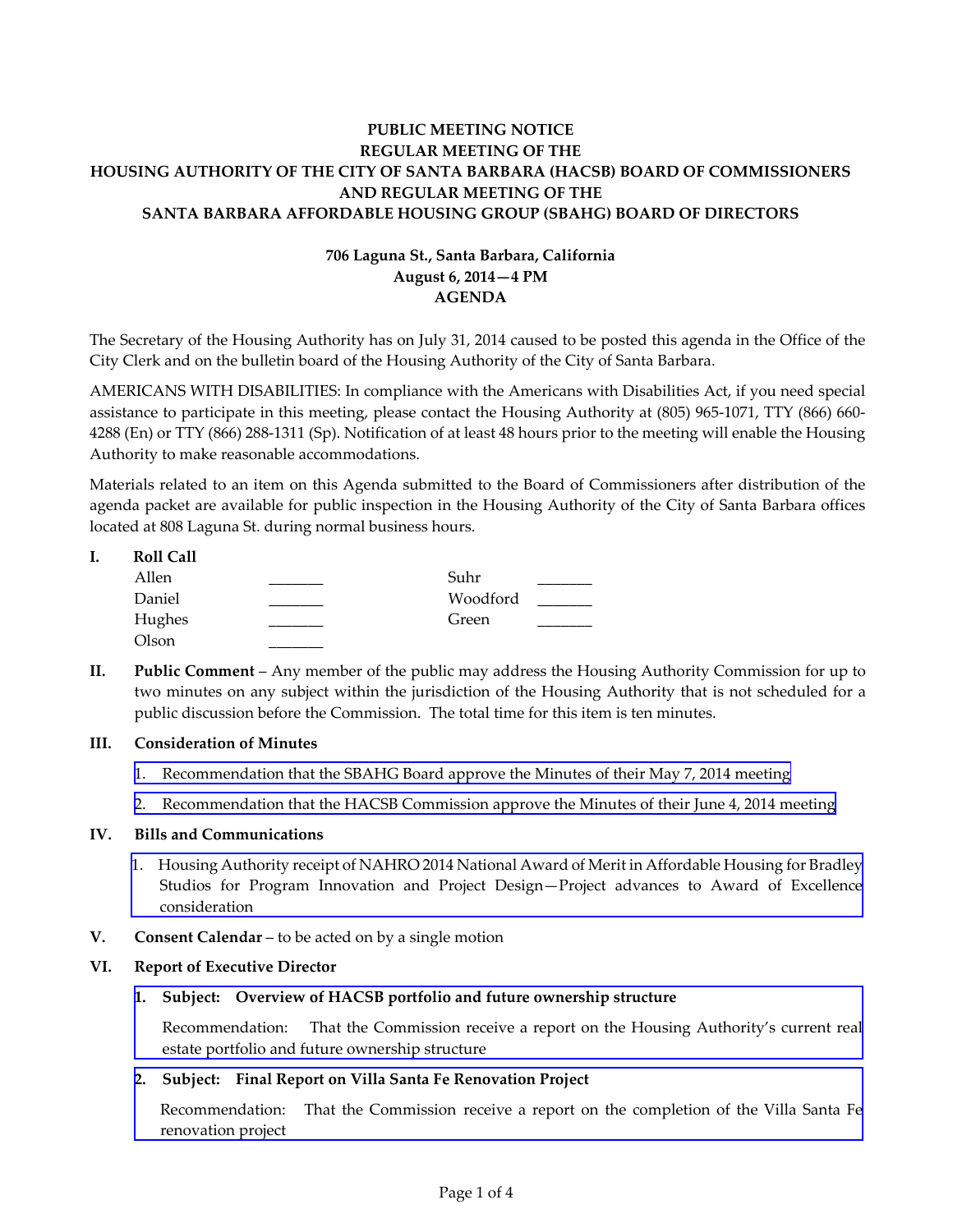# **3. Subject: Funding Request from 2nd Story Associates on behalf of Rental Housing Mediation Task Force**

Recommendation: That the Commission: (1) consider a grant request in the amount of \$10,000 to  $2<sup>nd</sup>$ [Story Associates as a pass through grant for the City's Rental Housing Mediation Task Force for their](http://www.hacsb.org/Library/agendas_minutes/2014/agenda_packet/Agenda_Packet_2014_08_06/item_VI_III_2014_08_06.pdf) operating year of July 1, 2014 through June 30, 2015; and (2) if approved, appropriate the needed funding from Non-HUD Operating Reserves

## **4. Subject: Purchase of Garden Court on De La Vina First Trust Deed Mortgage/Promissory Note**

[Recommendation: That the Commission: \(1\) authorize the purchase of a promissory note held by](http://www.hacsb.org/Library/agendas_minutes/2014/agenda_packet/Agenda_Packet_2014_08_06/item_VI_IV_2014_08_06.pdf) Union Bank and secured by a first trust deed mortgage on the real property known as Garden Court located at 1116 De La Vina St. in an amount not to exceed \$240,779.54 plus estimated closing costs; (2) extend the term of said promissory note to April 1, 2019 (currently due March 2015); (3) authorize the Executive Director or his designee to executive all necessary documents required to complete the promissory note purchase; and (4) if approved, appropriate the needed funding from Non-HUD Operating Reserves

# **5. [Subject: Contract Awards for Consultants on Planned Conversion of HUD Public Housing](http://www.hacsb.org/Library/agendas_minutes/2014/agenda_packet/Agenda_Packet_2014_08_06/item_VI_V_2014_08_06.pdf)  Residential Units under HUD's Rental Assistance Demonstration (RAD) Program**

Recommendation: That the Commission: (1) approve and authorize the Executive Director to award and execute a contract with Recap Real Estate Advisors in the not-to-exceed amount of \$75,000 for financial consulting with regard to the overall RAD application process with HUD and conversions of properties not requiring financing; (2) approve and authorize the Executive Director to award and execute a contract with California Housing Partnership Corporation in the not-to-exceed amount of \$196,000 for financial consulting with regard to the tax credit and/or other financing of properties going through the RAD conversion process; (3) approve and authorize the Executive Director to award and execute a contract with Price, Postel and Parma LLP in the not-to-exceed amount of \$200,000 for legal consulting with regard to the overall RAD conversion process, including all of the legal work resulting from anticipated tax credit financing transactions; (4) ratify the Executive Director's award and execution of a contract with EMG in the not-to-exceed amount of \$75,000 for engineering services in connection with producing the Property Condition Assessments required as part of the RAD conversion process; (5) authorize the Executive Director, or his designee, to approve up to \$54,600 (10% of the combined base contract amounts for all of the above-referenced contracts) in additional expenses to cover any cost increases resulting from work not anticipated or covered by the contracts; and (6) note/authorize for the contract costs to be covered by HUD Assisted Public Housing reserves

### **6. Subject: Annual Insurance Renewal**

Recommendation: That the Commission ratify the Executive Director's decision to process payment [to the Housing Authorities Risk Retention Pool \(HARRP\) for general liability, property, fidelity, auto](http://www.hacsb.org/Library/agendas_minutes/2014/agenda_packet/Agenda_Packet_2014_08_06/item_VI_VI_2014_08_06.pdf) and errors and omissions coverage for the period July 1, 2014 to June 30, 2015 in the amount of \$123,748

### **7. Subject: 2014 NAHRO National Conference**

[Recommendation: That the Commission authorize Rob Pearson, Rob Fredericks, Barbara Allen and](http://www.hacsb.org/Library/agendas_minutes/2014/agenda_packet/Agenda_Packet_2014_08_06/item_VI_VII_2014_08_06.pdf) perhaps one additional Commissioner to attend the National Association of Housing and Redevelopment Officials (NAHRO) 2014 National Conference to be held in Baltimore, Maryland October 15<sup>th</sup> through October 18<sup>th</sup>, 2014

### **VII. Treasurer's Report**

# **1. [Subject: Approval of Quarterly Financial Statements for the Quarter Ended June 30, 2014 \(SBAHG\)](http://www.hacsb.org/Library/agendas_minutes/2014/agenda_packet/Agenda_Packet_2014_08_06/item_VII_I_2014_08_06.pdf)**

Recommendation: That the Board review and order filed the quarterly financial statements for the quarter ended June 30, 2014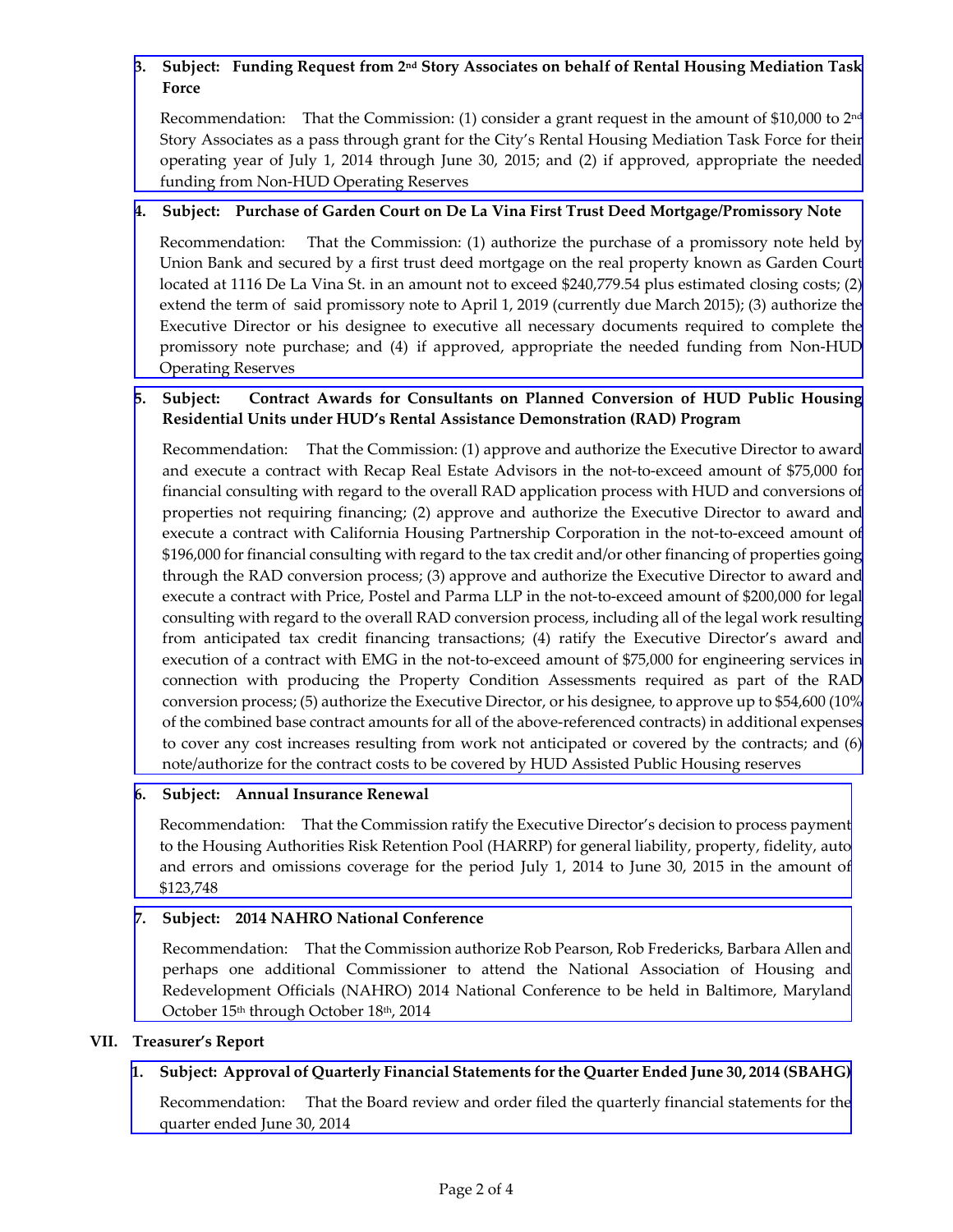### **2. [Subject: Approval of Quarterly Financial Statements for the Quarter Ended June 30, 2014 \(HACSB\)](http://www.hacsb.org/Library/agendas_minutes/2014/agenda_packet/Agenda_Packet_2014_08_06/item_VII_II_2014_08_06.pdf)**

Recommendation: That the Commission review and order filed the quarterly financial statements for the quarter ended June 30, 2014

#### **3. Subject: Review of Investment Report for the Quarter Ended June 30, 2014**

[Recommendation: That the Commission review and order filed the quarterly Investment Report for](http://www.hacsb.org/Library/agendas_minutes/2014/agenda_packet/Agenda_Packet_2014_08_06/item_VII_III_2014_08_06.pdf) period ending June 30, 2014

#### **4. Subject: Expenditure Resolution May, 2014**

[Recommendation: That the Commission adopt a resolution setting forth costs incurred and payments](http://www.hacsb.org/Library/agendas_minutes/2014/agenda_packet/Agenda_Packet_2014_08_06/item_VII_IV_2014_08_06.pdf) made for the month of May, 2014

### **5. Subject: Expenditure Resolution June, 2014**

[Recommendation: That the Commission adopt a resolution setting forth costs incurred and payments](http://www.hacsb.org/Library/agendas_minutes/2014/agenda_packet/Agenda_Packet_2014_08_06/item_VII_V_2014_08_06.pdf) made for the month of June, 2014

#### **VIII. Committee Reports** - None

- **IX. Unfinished Business**  None
- **X. New Business**

# **[1. Subject: Public Hearing on Proposed Revision to the Housing Authority's Flat Rent Schedule for](http://www.hacsb.org/Library/agendas_minutes/2014/agenda_packet/Agenda_Packet_2014_08_06/item_X_I_2014_08_06.pdf) units in its HUD Assisted Public Housing Program Effective September 1, 2014 and Resolution Approving Same**

Recommendation: That the Commission: (1) hold a public hearing and take public comment on the Housing Authority's proposed revision to the flat rent schedule for units in its HUD Assisted Public Housing program; and (2) adopt a resolution approving the revised flat rent schedule effective September 1, 2014

## **[2. Subject: Resolution Authorizing Needed Actions Relative to Developing and Financing a Proposed](http://www.hacsb.org/Library/agendas_minutes/2014/agenda_packet/Agenda_Packet_2014_08_06/item_X_II_2014_08_06.pdf)  Senior Apartment Complex at 3869 State Street**

Recommendation: That the Commission adopt a resolution appropriating needed funding and authorizing needed actions relative to all agreements necessary for the eventual development of "Grace Village", a new affordable senior housing complex at 3869 State Street including but not limited to a property transfer to the Housing Authority, the creation of a new limited partnership, a Housing Authority loan to the partnership for pre-development expenses, as well as the preparation and execution of a co-development agreement with Front Porch Development Company, an operating entity of California Lutheran Homes

## **3. Subject: Resolution Approving Amendments to the Authority's Manual of Policies and Procedures Relative to the Authority's Salaries and Staffing**

Recommendation: That the Commission adopt a resolution approving amendments to the Authority's Manual of Policies and Procedures relative to: (1) a 2.0% Cost of Living (COLA) salary adjustment for general and supervisory employees, effective October 11, 2014; (2) adjusting the City comparable positions and salary ranges for the Director of Finance, Director of Housing Programs and Director of Property and Development positions, effective October 11, 2014; (3) changing the title of the Administrative and Purchasing Specialist position to an Administrative Specialist position and [creating a second Administrative Specialist position effective September 1, 2014; and \(4\) eliminating](http://www.hacsb.org/Library/agendas_minutes/2014/agenda_packet/Agenda_Packet_2014_08_06/item_X_III_2014_08_06.pdf) one Office Assistant II position effective September 1, 2014

### **XI. Commission Matters**

1. Commissioner Allen to provide report on her attendance at recent NAHRO conference in Tampa, Florida